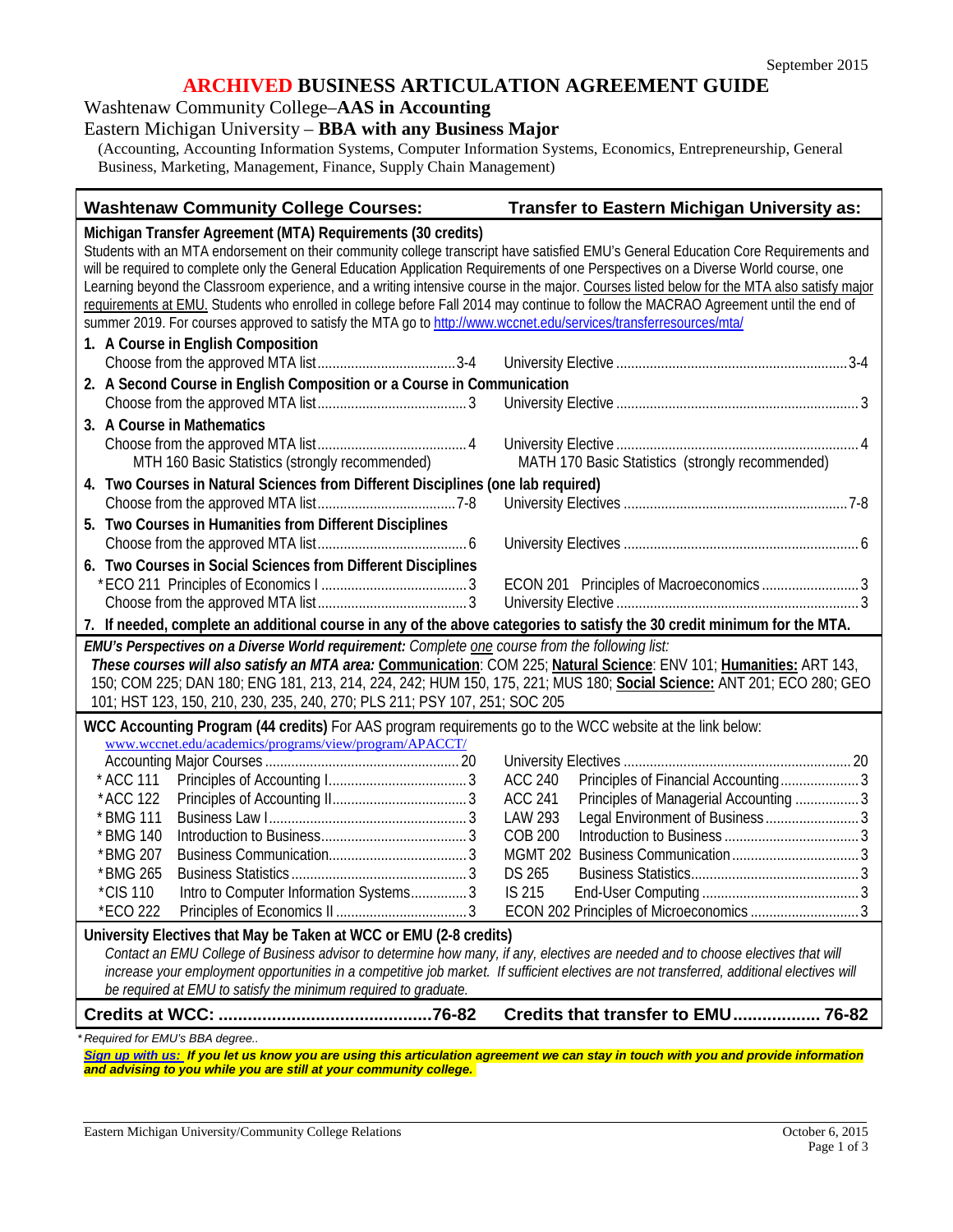## **ARCHIVED BUSINESS ARTICULATION AGREEMENT GUIDE**

Washtenaw Community College–**AAS in Accounting**

Eastern Michigan University – **BBA with any Business Major**

(Accounting, Accounting Information Systems, Computer Information Systems, Economics, Entrepreneurship, General Business, Marketing, Management, Finance, Supply Chain Management)

| <b>Completion of EMU's BBA Program</b>                                                                                                                                                                                                 |                                                                                                                                                                                                                                                                                                                                                                                                                                                            |
|----------------------------------------------------------------------------------------------------------------------------------------------------------------------------------------------------------------------------------------|------------------------------------------------------------------------------------------------------------------------------------------------------------------------------------------------------------------------------------------------------------------------------------------------------------------------------------------------------------------------------------------------------------------------------------------------------------|
| <b>Major Requirements</b><br>(39-48 credits)                                                                                                                                                                                           | Sample Sequence for completing the program:                                                                                                                                                                                                                                                                                                                                                                                                                |
| <b>Business Core (15 credits)</b><br><b>FIN 350</b><br>MGMT 386 Organizational Behavior & Theory3<br>Intro to Production/Operations Mgmt3<br>OM 374<br>Discipline Requirements (24-33 credits)                                         | Students following this agreement have the option of selecting<br>any of the following disciplines to complete the BBA: accounting,<br>computer information systems, economics, entrepreneurship,<br>general business, marketing, management, finance, or supply<br>chain management. The recommended course sequence for<br>each discipline can be obtained from the COB Advising Center.<br>http://www.emich.edu/cob/students/advisors/undergraduate.php |
| Students may complete discipline requirements in any of the<br>following areas:<br>accounting (24), accounting information systems (33), computer<br>information systems (30), economics (24), entrepreneurship (24),                  | <b>Fall Semester</b><br>15 credits                                                                                                                                                                                                                                                                                                                                                                                                                         |
| general business (24), marketing (24), management (24), finance<br>(24), supply chain management (27)<br>Note: Each student must complete a writing intensive course as part<br>of the major. Consult your advisor for course options. | <b>Winter Semester</b><br>15 credits                                                                                                                                                                                                                                                                                                                                                                                                                       |
| <b>LBC Requirement</b><br>$(0-3 \text{ credits})$<br>One Learning beyond the Classroom (LBC) course or noncredit<br>experience must be completed at EMU. Consult College of<br>Business advisor for options.                           | <b>Summer Semester</b><br>12 credits                                                                                                                                                                                                                                                                                                                                                                                                                       |
| <b>University Electives</b><br>$(0-1 \text{ credits})$<br>Complete enough additional electives to bring the credits at EMU<br>to 42 credits and the total credits for the program to 124 credits.                                      | <b>Fall Semester</b><br>0-6 credits                                                                                                                                                                                                                                                                                                                                                                                                                        |
| Minimum Credits to Graduate:  124                                                                                                                                                                                                      |                                                                                                                                                                                                                                                                                                                                                                                                                                                            |

*\*The minimum credits required to graduate is 124 but the total will vary depending on the business discipline completed at EMU and the*  program completed at WCC. If enough credits are not transferred, additional credits will need to be completed at EMU to satisfy the minimum *required for graduation.*

*Note: Choosing electives wisely will increase your employment opportunities in a competitive job market. The College of Business Advisor will assist you in choosing a minor, or selecting courses in an area such as: foreign languages, manufacturing, apparel merchandising, health administration, hotel restaurant management, political science/public administration, construction management, graphic design, global information systems, professional writing, public relations, internships or cooperative education.*